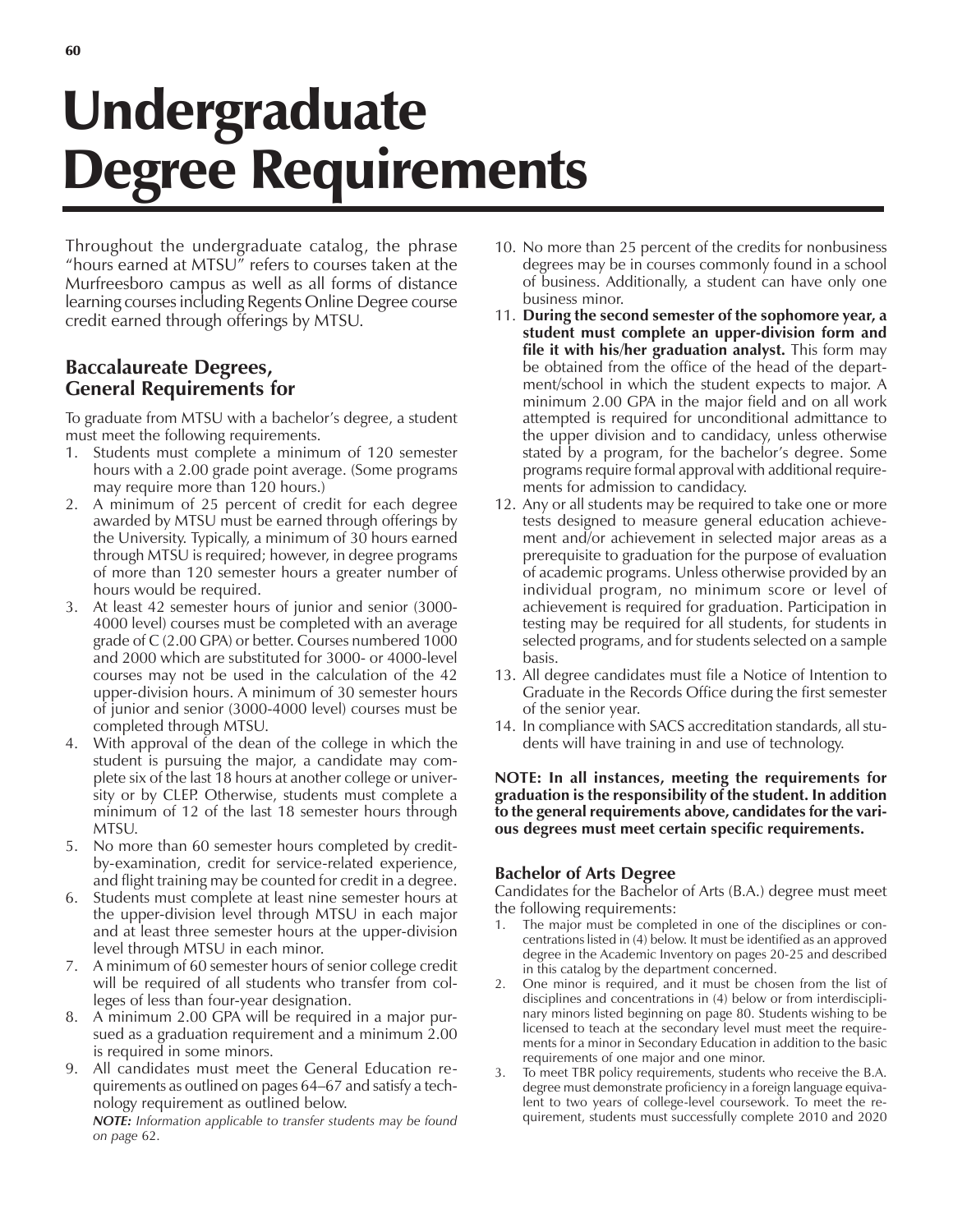or any courses numbered above the 2000 level in a single foreign language. Students are eligible to register for these courses after successfully completing four high school units of the same language, a score on a language placement test equivalent to proficiency of a year of college-level study of the same foreign language, or the successful completion of 1010 and 1020.

4. At least 90 of the minimum 120 hours required for graduation must be in courses offered in the following subjects, but no more than 36 hours will be accepted in any one subject:

Art\* Philosophy Biology\* Physics\*<br>Chemistry\* Political Political Science Economics\* Pre-law concentration<br>
Labor Relations\* Public Administration Public Administration<br>concentration Public Finance\* English Psychology\* Foreign Languages Speech and Theatre French concentration Communication Studies German concentration concentration Spanish concentration Theatre concentration Geography\* Communication Disorders Geology/Earth Science\* concentration History Sociology<br>International Relations\* Anthro Anthropology concentration Mathematics\* Actuarial Science\* Music\*

*\*Major not available in the B.A. program*

#### **Bachelor of Business Administration**

Requirements for the Bachelor of Business Administration (B.B.A.) degree may be found on page 171.

#### **Bachelor of Fine Arts**

Requirements for the Bachelor of Fine Arts (B.F.A.) degree may be found on page 234.

#### **Bachelor of Music**

Requirements for the Bachelor of Music (B.M.) degree may be found on page 264.

#### **Bachelor of Science**

Candidates for the Bachelor of Science (B.S.) degree must meet the following requirements:

- 1. Complete a major with a minimum of 24 semester hours.
- 2. Many degree programs require a minor or minors of 15 credit hours or more. Specific requirements in the various departments must be met as listed in the colleges section in this catalog.
- 3. The B.S. degree may be granted to a student who takes six semesters of college work before entering an advanced health-related or engineering professional school upon evidence of satisfactory completion of the first year's work and the unconditional admittance to the second year, if applicable, provided that
	- a. the minimum requirement for entrance to the professional school is 60 semester hours of college work;
	- b. the professional school is an integral part of a university accredited by the appropriate regional association or the professional school is accredited by the recognized national association in its field;
	- c. the last two semesters of pre-professional work are done at Middle Tennessee State University;
	- d the candidate completes a minimum of 90 semester hours in required pre-professional courses;
	- e. the candidate completes, in the pre-professional work, at least 24 semester hours in upper-division courses, including at least 6 semester hours in his/her major field;

f. the candidate meets all general requirements of the degree curriculum.

#### **Bachelor of Science in Nursing**

Requirements for the Bachelor of Science in Nursing (B.S.N.) may be found on page 159.

#### **Bachelor of Social Work**

Requirements for the Bachelor of Social Work (B.S.W.) degree may be found on page 285.

#### **Bachelor of University Studies Degree**

The Bachelor of University Studies (B.Unv.S.) degree program is for the person who wishes to pursue a broad-based educational experience rather than a program designed to meet specific vocational or professional job opportunities. The degree is offered by the Colleges of Basic and Applied Sciences and Liberal Arts. Advisement is available through the Division of Continuing Studies and Public Services or the advisors for the college. Students may select from two specializations: basic and applied sciences and liberal arts.

#### Specific requirements are

- 1. 41 semester hours fulfilling the General Education requirements;
- 2. completion of at least nine semester hours at the upper-division
- level through MTSU in the college of specialization;
- 3. a 2.00 GPA in the courses taken in the college of specialization; 54 semester hours selected from at least three of the six under-
- graduate colleges (excluding Honors) subject to the following guidelines:
	- a. A minimum of 27 semester hours of the 54 semester hours must be taken at the upper-division (3000-4000) level.
	- b. A minimum cumulative grade point average of 2.00 GPA must be attained on all degree credit courses.
	- c. A minimum of 21 semester hours must be completed in either Basic and Applied Sciences or in Liberal Arts. The maximum hours allowed in a specialization is 30.
	- d. Upper-division courses with the prefixes ELED, READ, SPED, FOED, YOED, or SPSE may not be used.
	- e. No fewer than 6 nor more than 12 semester hours may be taken in any one department. No more than 21 semester hours taken in departments within the Jennings A. Jones College of Business may be counted toward the B.Unv.S. degree.
	- f. Courses taken to satisfy the General Education requirements may not be counted to fulfill the 54 semester hours requirement in the University Studies program. Other courses from the General Education curriculum may be taken subject to limitations imposed by (a), (c), (d), and  $(e)$  above.

Additional information about the Bachelor of University Studies can be obtained from the deans of Basic and Applied Sciences, Liberal Arts, and Continuing Studies and Public Service.

## **Second Bachelorís Degree**

Candidates for a second bachelor's degree must meet the following requirements:

- A bachelor's degree previously earned must have been awarded by an institution of higher learning.
- 2. All requirements for the major program in the new degree must be met, including a minimum of  $\overline{9}$  upper-division hours taken through MTSU, and the entire major for the second bachelor's degree must be approved by the major department chair and by the dean whose college houses the program. Minor(s) required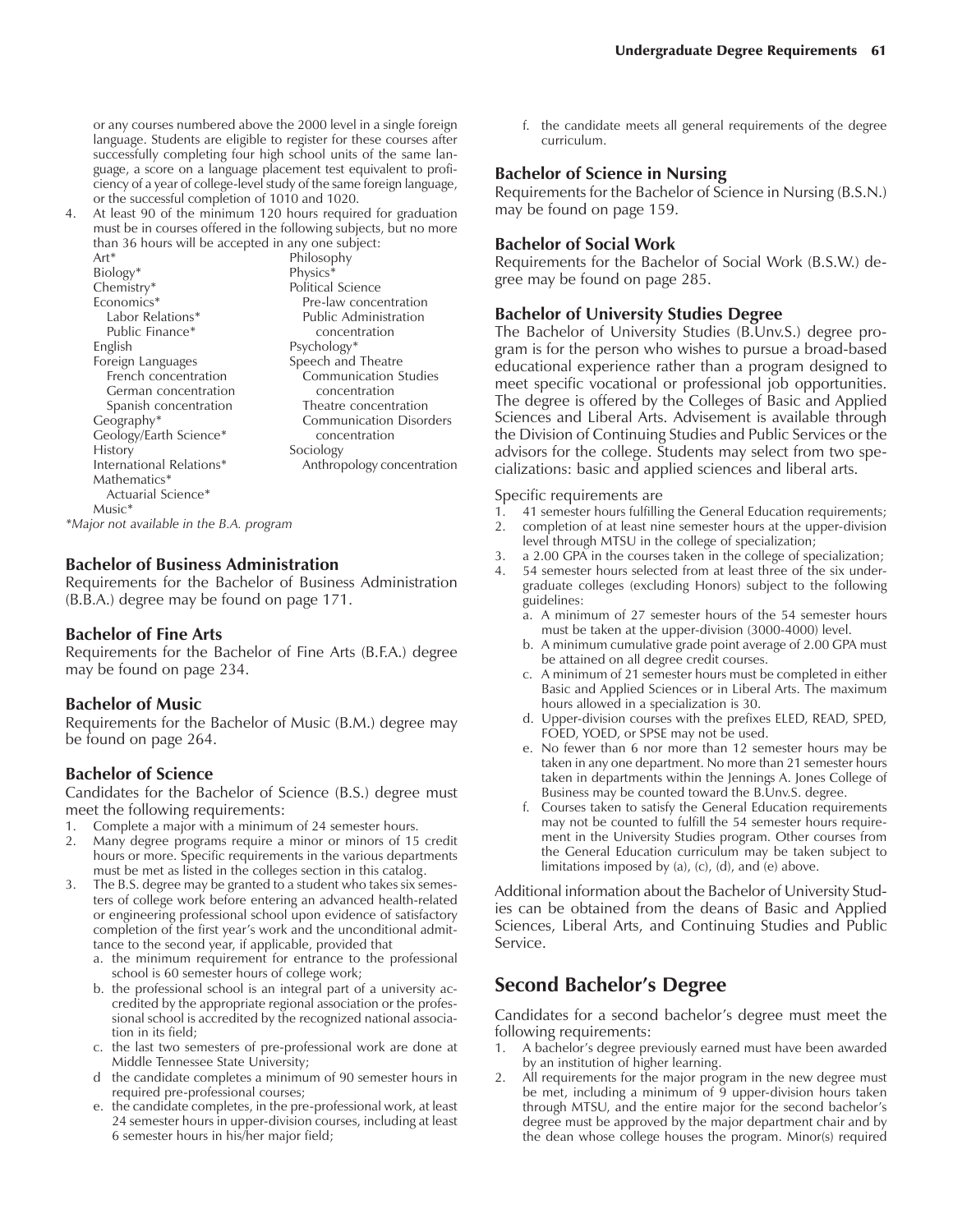by the major must include 3 hours of upper-division work taken through MTSU in each.

- The General Education requirements for the first degree will satisfy General Education requirements for the second degree; however, the student must have completed 6 semester hours in American history as a requirement for the first degree or complete 6 semester hours from HIST 2010, 2020, and 2030 or the equivalent courses.
- 4 . The technology requirement described on page 60, No. 14, will be met for the first degree or the second degree.
- 5. A minimum 2.00 GPA on all work attempted must be attained.
- 6. A minimum 2.00 GPA is required in the major pursued as a graduation requirement.
- 7. Students seeking a second bachelor's degree must complete an application for admission to upper division. *NOTE: The Admissions Office does not evaluate transcripts of students who have already received a bachelorís degree.*

## **Regents Online Degree Program (RODP)**

Middle Tennessee State University is a participating institution in the Regents Online Degree Program. This program brings college courses to students at home, in the library, in the office, or on the road. Courses completed in the program are entirely online. These courses comprise the same content and rigor as courses on campus. Student assistance such as advising, library services, student support, bookstore, and other student services are also offered online. Technical support for accessing course materials is available 24 hours, 7 days per week.

If a student is admitted to MTSU and enrolls in an RODP course, the course is counted as offered through MTSU regardless of the delivery institution and will appear on the student's transcript as MTSU credit.

*Note: Authorization to take RODP courses is required for all non-RODP majors. Acceptance of RODP courses as fulfilling requirements of standard degree programs is at the discretion of the individual department.*

Degrees offered by MTSU through RODP include

- Bachelor of Science with a major in Professional Studies (concentrations in Information Technology or Organizational Leadership)
- Bachelor of Science degree with a major in Liberal Studies

Students must earn a minimum of 120 hours; meet MTSU upper-division, residency, senior hour, General Education, and GPA requirements; and complete the courses outlined in the specific degree program. Course requirements for these degrees can be found at www.tn.regentsdegrees.org/campus/ mtsu/.

Advisement is available through the Division of Continuing Studies and Public Service at (615) 898-5611.

## **Graduate Degrees**

Information on graduate degrees available through MTSU may be found in the section on the College of Graduate Studies in this catalog and in the Graduate Catalog.

## **Transfer Students**

If a transfer student has received an associate's degree or not, he/she will be treated like other MTSU students and will be required to meet the MTSU General Education requirements as stated in the MTSU catalog under which the student chooses to graduate.

## **Tennessee Board of Regents (TBR) Common Catalog Statement Regarding General Education**

Effective Fall Semester 2004, all institutions in the State University and Community College System of Tennessee (the Tennessee Board of Regents System) will share a common lower-division (freshman and sophomore) general education core curriculum of forty-one (41) semester hours for baccalaureate degrees and the Associate of Arts and the Associate of Science degrees. The courses composing the general education curriculum are contained within the following subject categories:

#### **Baccalaureate Degrees\***

| <b>Subject Area</b>                                                       | <b>Credit Hours</b> |
|---------------------------------------------------------------------------|---------------------|
| Communication                                                             | $9$ hours**         |
| Humanities and/or Fine Arts<br>(including at least 3 hours in literature) | 9 hours             |
| Social/Behavioral Sciences                                                | 6 hours             |
| <b>History</b>                                                            | $6$ hours***        |
| Natural Sciences                                                          | 8 hours             |
| <b>Mathematics</b>                                                        | 3 hours             |
| <b>Total</b>                                                              | 41 hours            |

*\*Foreign language courses are an additional requirement for the Bachelor of Arts (B.A.) degree. The B.A. degree requires proficiency in a foreign language equivalent to completion of two years of college-level work.*

*\*\*Six hours of English composition and three hours in English oral presentational communication are required.*

*\*\*\*Students who plan to transfer to Tennessee Board of Regents (TBR) universities should take six hours of American History (a maximum of three hours of Tennessee History may substitute). Students who plan to transfer to non-TBR institutions should check requirements and take the appropriate courses.*

Although the courses designated by TBR institutions to fulfill the requirements of the general education subject categories vary, transfer of the courses is assured through the following means:

- If a student has earned an A.A. or A.S. degree using a 2004 Undergraduate Catalog (or later) from a TBR institution, the requirements of the lower-division general education core will be complete and accepted by a TBR university in the transfer process.
- If an A.A. or A.S. is not obtained, transfer of general education courses will be based upon fulfillment of complete subject categories. (Example: if all eight hours in the category of Natural Sciences are complete, then this block of the general education core is complete.) When a subject